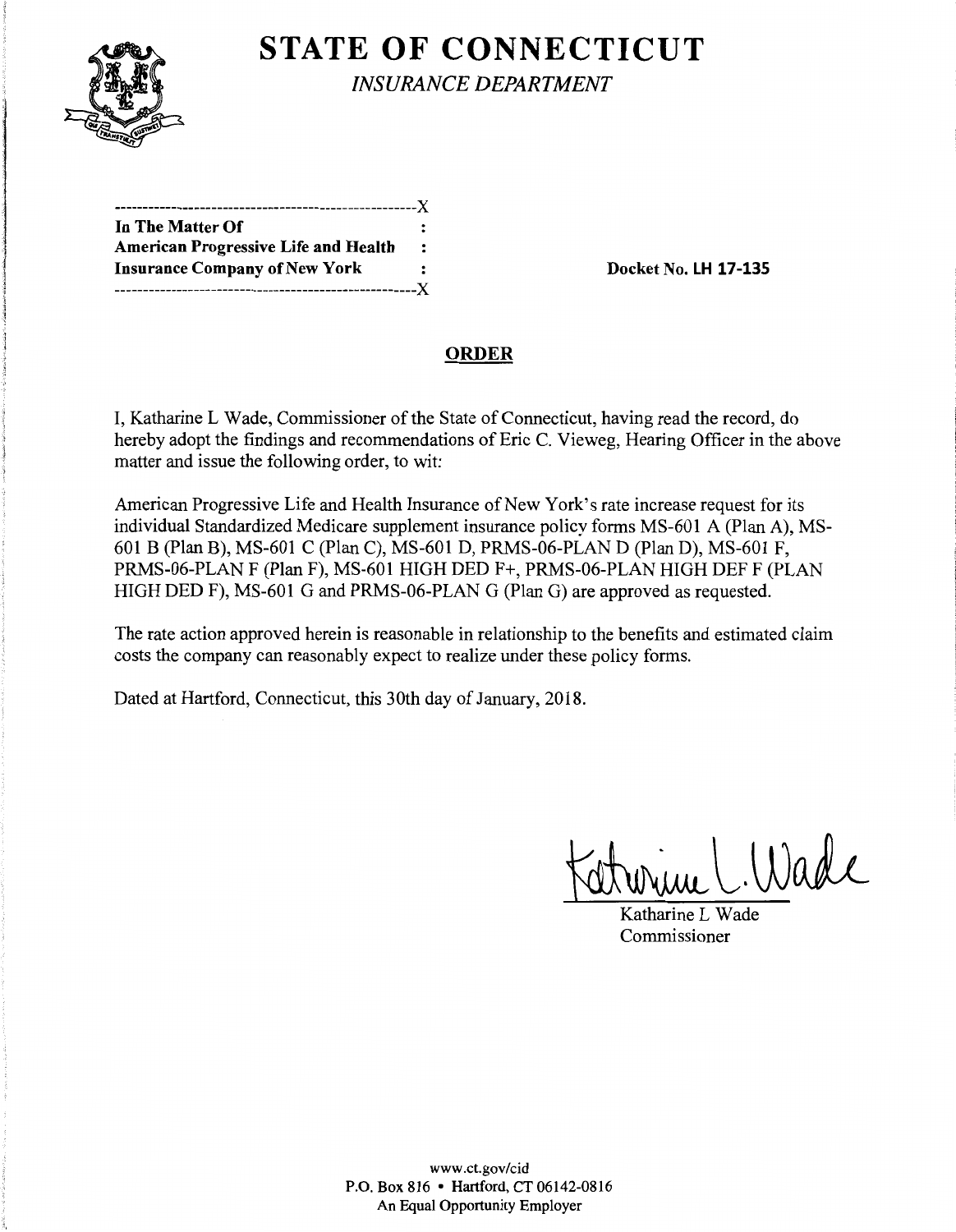

# **STATE OF CONNECTICUT**

*INSURANCE DEPARTMENT* 

| ------------------------------------X       |                      |
|---------------------------------------------|----------------------|
| In The Matter Of                            |                      |
| <b>American Progressive Life and Health</b> | $\ddot{\phantom{a}}$ |
| <b>Insurance Company of New York</b>        | $\ddot{\phantom{a}}$ |
|                                             |                      |

**Insurance Company of New York Docket No. LH 17-135** 

### **PROPOSED FINAL DECISION**

## I. **INTRODUCTION**

The Insurance Commissioner of the State of Connecticut is empowered to review rates charged for individual and group Medicare supplement policies sold to any resident of this State who is eligible for Medicare. The source for this regulatory authority is contained in Chapter 700c and Section 38a-495a of the Connecticut General Statutes.

After due notice, a hearing was held at the Insurance Department in Hartford, CT on Wednesday, January 17, 2018, to consider whether or not the rate increases requested by American Progressive Life and Health Insurance Company of New York on its Medicare supplement insurance business should be approved.

No members from the general public attended the hearing.

No company representatives from American Progressive Life and Health Insurance Company of New York attended the hearing.

The hearing was conducted in accordance with the requirements of Section 38a-474, Connecticut General Statutes, the Uniform Administrative Procedures Act, Chapter 54 of Section 38a-8-1 et seq. of the Regulations of Connecticut State Agencies.

A Medicare supplement policy is a private health insurance policy sold on an individual or group basis, which provides benefits that are additional to the benefits provided by Medicare. For many years Medicare supplement policies have been highly regulated under both state and federal law to protect the interests of persons eligible for Medicare who depend on these policies to provide additional coverage for the costs of health care.

Effective December 1, 2005, Connecticut amended its program of standardized Medicare supplement policies in accordance with Section 38a-496a of the Connecticut General Statutes, and Sections 38a-495a-1 through 38a-495a-21 of the Regulations of Connecticut Agencies. This program, which conforms to federal requirements, provides a "core" package of benefits known as Plan A. Insurers may also offer any one or more of eleven other plans (Plans B through N).

Effective January 1, 2006, in accordance with Section 38a-495c ofthe Connecticut General Statutes (as amended by Public Act 05-20) premiums for all Medicare supplement policies in the state must use community rating. Rates for Plans A through N must be computed without regard to age, gender, previous claims history or the medical condition of any person covered by a Medicare supplement policy or certificate.

> www.ct.gov/cid P.O. Box 816 • Hartford, CT 06142-0816 An Equal Opportunity Employer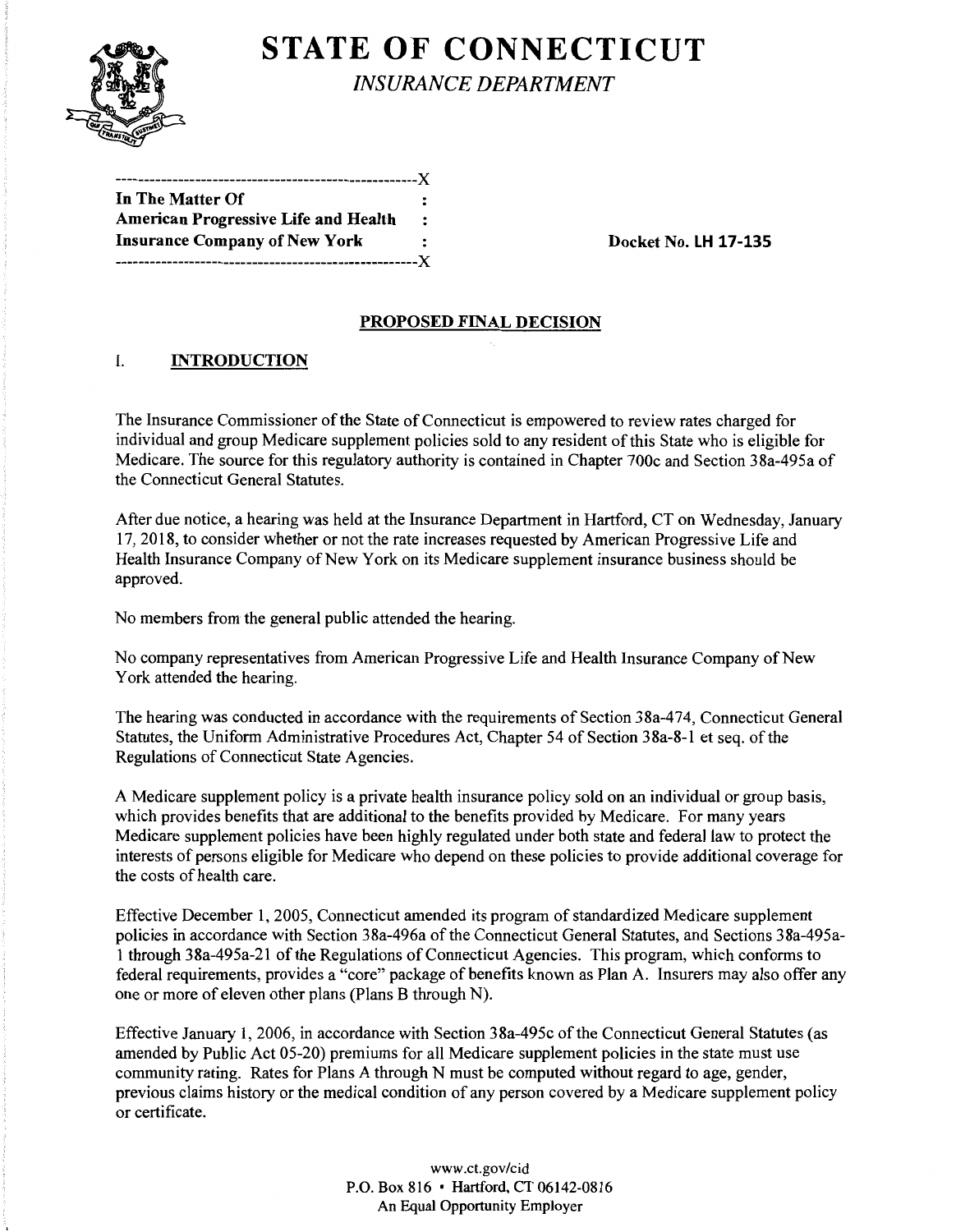The statute provides that coverage under Plans A through N may not be denied on the basis of age, gender, previous claims history or the medical condition of any covered person. Insurers may exclude benefits for losses incurred within six months from the effective date of coverage based on a pre-existing condition.

Effective October 1, 1998, carriers that offer Plan B or Plan C must make these plans as well as Plan A, available to all persons eligible for Medicare by reason of disability.

Insurers must also make the necessary arrangements to receive notice of all claims paid by Medicare for their insureds so that supplement benefits can be computed and paid without requiring insureds to file claim forms for such benefits. This process of direct notice and automatic claims payment is commonly referred to as "piggybacking" or "crossover".

Sections 38a-495 and 38a-522 of the Connecticut General Statutes, and Section 38a-495a-10 ofthe Regulations of Connecticut Agencies, state that individual and group Medicare supplement policies must have anticipated loss ratios of 65% and 75%, respectively. Under Sections 38a-495-7 and 38a-495a-10 of the Regulations of Connecticut Agencies, filings for rate increases must demonstrate that actual and expected losses in relation to premiums meet these standards, and anticipated loss ratios for the entire future period for which the requested premiums are calculated to provide coverage must be expected to equal or exceed the appropriate loss ratio standard.

Section 38a-473 of the Connecticut General Statutes provides that no insurer may incorporate in its rates for Medicare supplement policies factors for expenses that exceed 150% of the average expense ratio for that insurer's entire written premium for all lines of health insurance for the previous calendar year.

#### II. **FINDING OF FACT**

After reviewing the exhibits entered into the record of this proceeding, and utilizing the experience, technical competence and specialized knowledge of the Insurance Department, the undersigned makes the following findings of fact:

1. American Progressive Life & Health Insurance Company of New York requested the following rate increase for its individual standardized Medicare supplement form MS-601, PRMS-06 and PRMS-10 in the State of Connecticut:

| Plan   | Increase |
|--------|----------|
| А      | 6.0%     |
| в      | 6.0%     |
| C      | 6.0%     |
| D      | 6.0%     |
| E      | 6.0%     |
| F      | 6.0%     |
| High F | 6.0%     |
| G      | 6.0%     |
| Ν      | 6.0%     |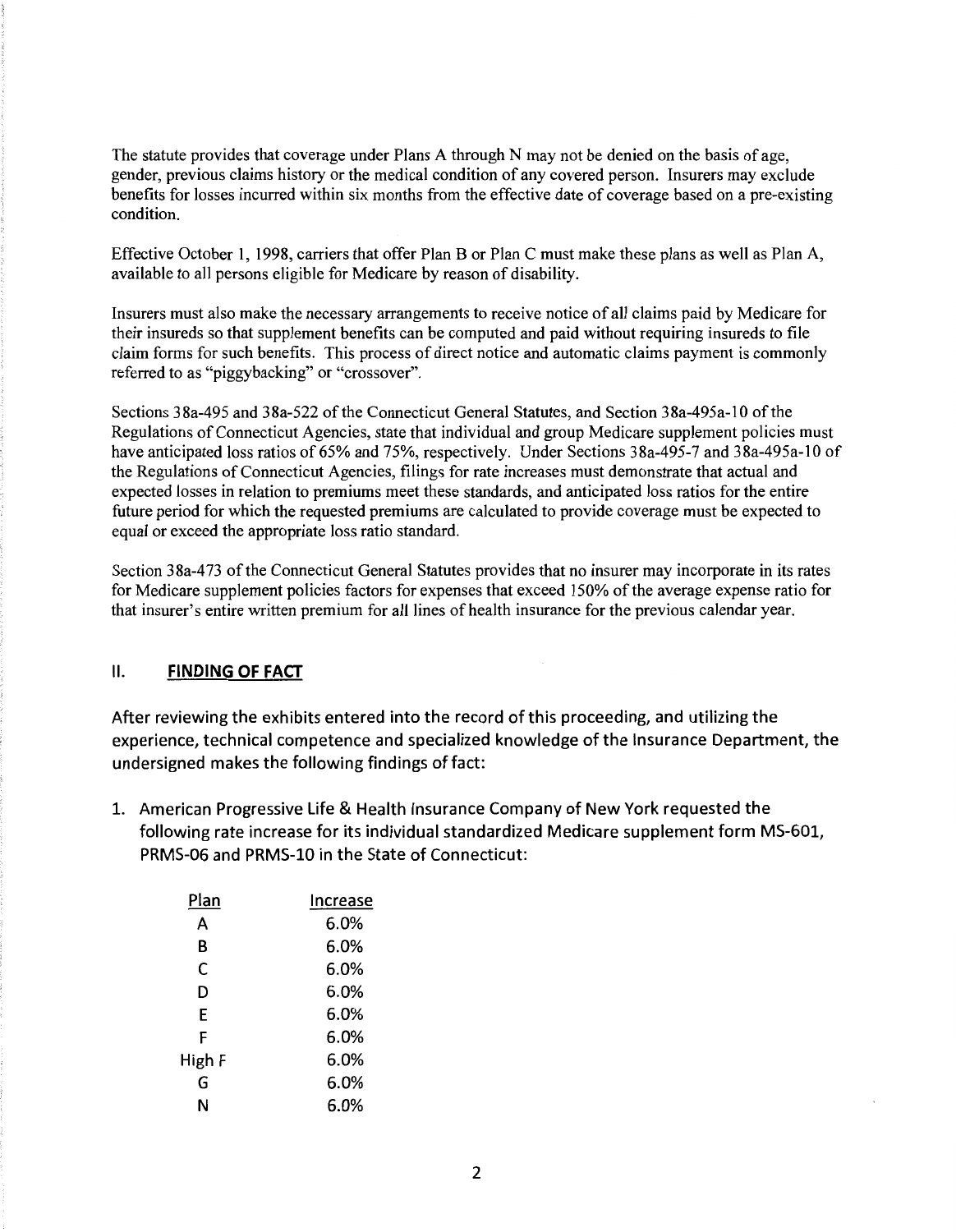- 2. There are 88 policies in-force in Connecticut and 2,885 nationwide as of 9/30/17.
- 3. The most recent approved rate increase was 6.0% for all plans, with an effective date of 5/19/17.
- 4. American Progressive certified that their expense factor is in compliance with section 38a-473, C.G.S.
- 5. American Progressive has conformed to subsection (e) of section 38a-495c, C.G.S. regarding the automatic claim processing.
- 6. According to American Progressive the proposed rates are designed to satisfy the Connecticut statutory loss ratio of 65%.
- 7. The loss ratios on a nationwide basis for 2016, 2017 (through September 30) and inceptionto-date, by Plan, are as follows:

| Plan       | 2016         | 2017      | Inception |
|------------|--------------|-----------|-----------|
| A          | 58.0%        | 62.1%     | 66.6%     |
| В          | 63.1%        | 71.4%     | 68.0%     |
| C          | 57.4%        | 54.4%     | 71.0%     |
| D          | 79.0%        | 75.5%     | 75.3%     |
| F          | 67.3%        | 80.2%     | 66.7%     |
| High Ded F | $-23,025.1%$ | $-238.9%$ | 74.6%     |
| G          | 64.8%        | 64.3%     | 74.8%     |
|            |              |           |           |

8. The loss ratios in Connecticut for 2016, 2017 (through September 30) and inception-to-date, by Plan, are as follows:

| Plan       | 2016   | 2017  | Inception |
|------------|--------|-------|-----------|
| A          | 38.7%  | 40.2% | 85.8%     |
| B          | 139.8% | 33.5% | 82.2%     |
| C          | 24.0%  | 27.3% | 91.5%     |
| D          | 51.4%  | 63.1% | 75.8%     |
| F          | 38.8%  | 36.4% | 70.8%     |
| High Ded F | 41.7%  | 31.7% | 114.5%    |
| G          | 26.6%  | 28.0% | 99.3%     |

9. American Progressive's 2017 Medicare supplement rate filing is in compliance with the requirements of regulation 38a-474 as it applies to the contents of the rate submission, as well as the actuarial memorandum.